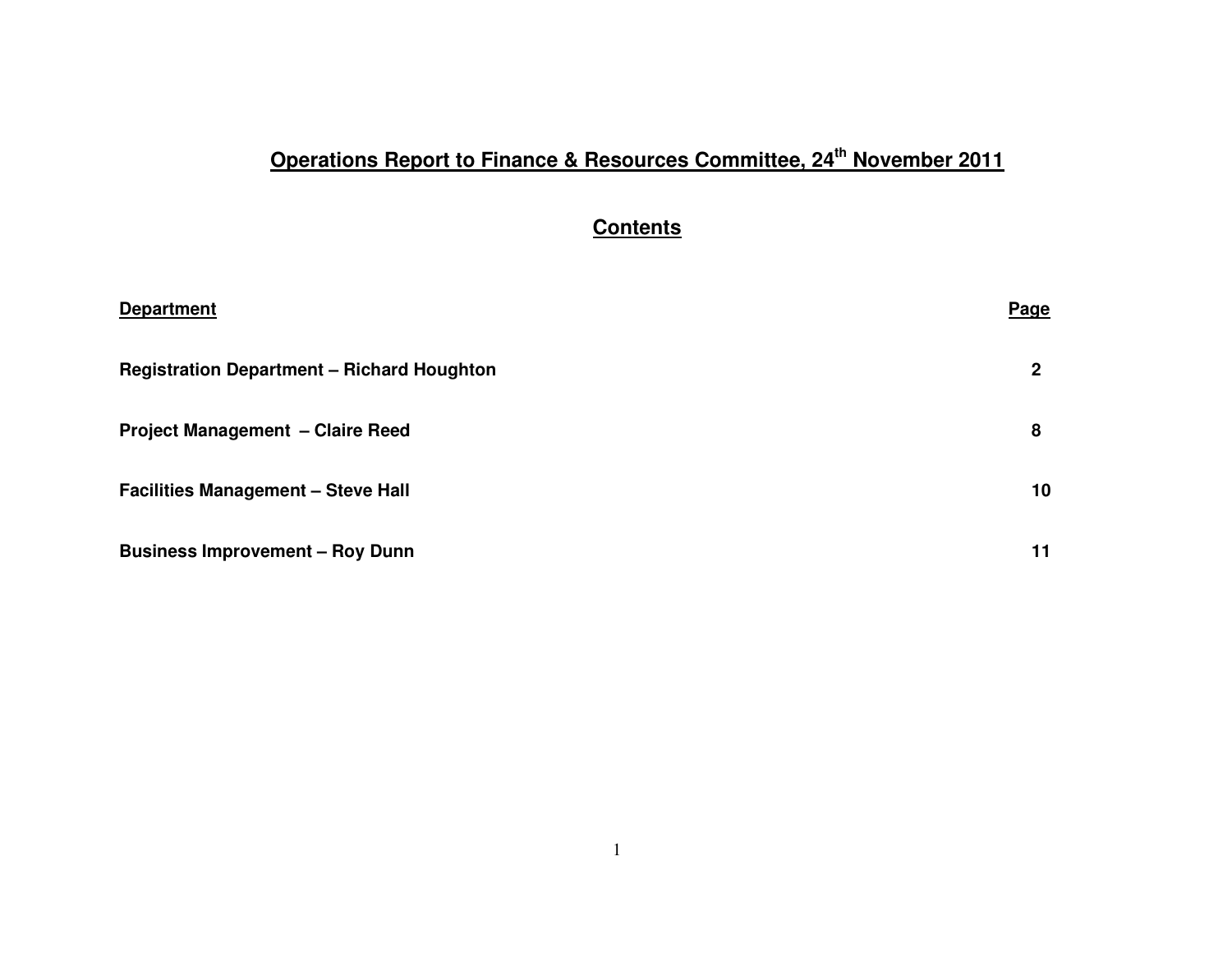## **Registration – Richard Houghton**

#### **Summary**

 This paper provides an update from the Registration Department for the period 1 August to 31 October 2011.

### **1) Operational Performance**

## **a) Telephone Calls**

**i) UK Telephone Calls -** During the period from 1 August to 31 October 2011 the team received a total of 40,958 telephone calls which is 5,172 less calls when compared to the same period two years ago when we opened the Register for practitioner psychologists. The department answered 94% of all those calls received compared to 91% during the same period two years ago.

**ii) International Telephone Calls -** During the period from 1 August 2011 to 31 October 2011 the team answered a total of 3,138 telephone calls which is 1,097 less than the same period last year.

## **b) Application Processing**

**i) UK Applications - A total of 4,367 new applications were**  received during this period and 4,102 individuals were registered, which is 659 less than the same period last year. Applications took on average eight working days to process which is within our service standard of processing applications within ten working days of receipt.

Applications for readmission took on average seven working days to process which is within our service standard of processing applications within ten working days of receipt.

**ii) International Applications -** A total of 476 new international applications were received in this period and 242 individuals were registered which is 121 less than the same period last year.

**iii) Grandparenting Applications** – A total of 20 new grandparenting applications were received in this period and 10 individuals were registered which is 9 less than the same period last year.

## **c) Emails**

**i) UK Emails -** The team received approximately 100 emails per day and responded to these on average within two days of receipt which is within our service standard of 48 hours.

**ii) International Emails -** The team received approximately 20 emails per day and managed to respond to these on average within two days of receipt which is within our service standard of 48 hours response time.

## **d) Continuing Professional Development (CPD) Audit**

We requested a 2.5% audit sample of CPD profiles from:

• Biomedical scientists at the beginning of September 2011.

CPD assessment days are now being held every two weeks.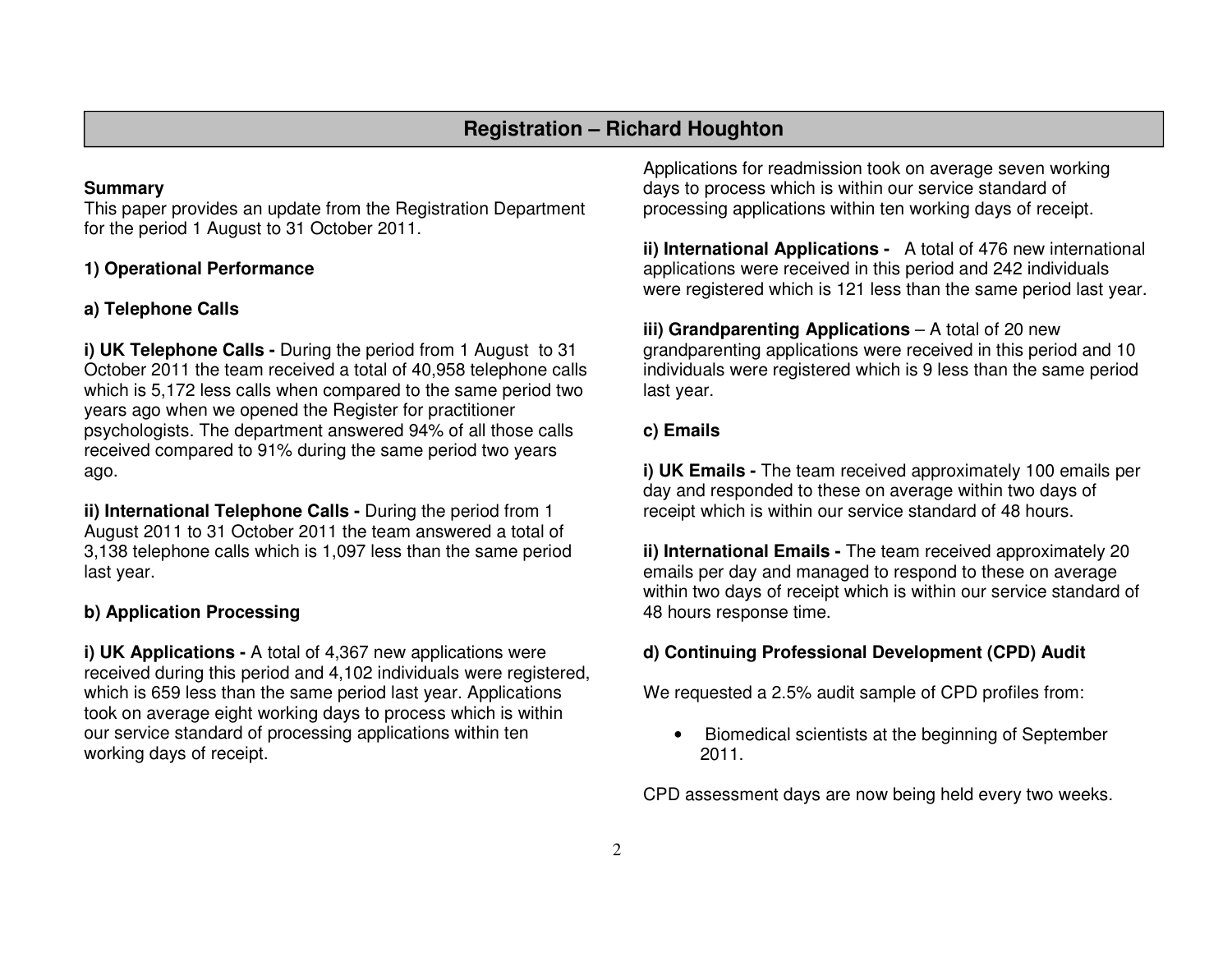#### **e) Registration Renewals**

At the start of June 2011, 16,938 paramedics were invited to renew their registration with 98.1% successfully renewing and 61% renewing using the online facility.

A total of 96.3% of orthoptists successfully renewed their registration for the next two-year cycle with 65% renewing online.

At the start of July 2011, 13,159 speech and language therapists, 4,704 clinical scientists and 906 prosthetists / orthotists were invited to renew their registration. On the 1 October 2011 94.9% of speech and language therapists had renewed their registration with 65% renewing online, 96.5% of clinical scientists had renewed their registration with 72% renewing online and 94.9% of prosthetists / orthotists had renewed their registration with 60% renewing online.

At the start of August 2011, 32,520 occupational therapists were invited to renew their registration with 94.5% successfully renewing and 66% using the online facility.

At the start of September 2011 22,835 biomedical scientists were invited to renew their registration and registrants have until 30 November 2011 to renew their registration. As at 7 November 2011 16,949 registrants had renewed their registration with 64% renewing online.

#### **2) Resource**

#### **a) Employees**

The department is operating within the budgeted headcount.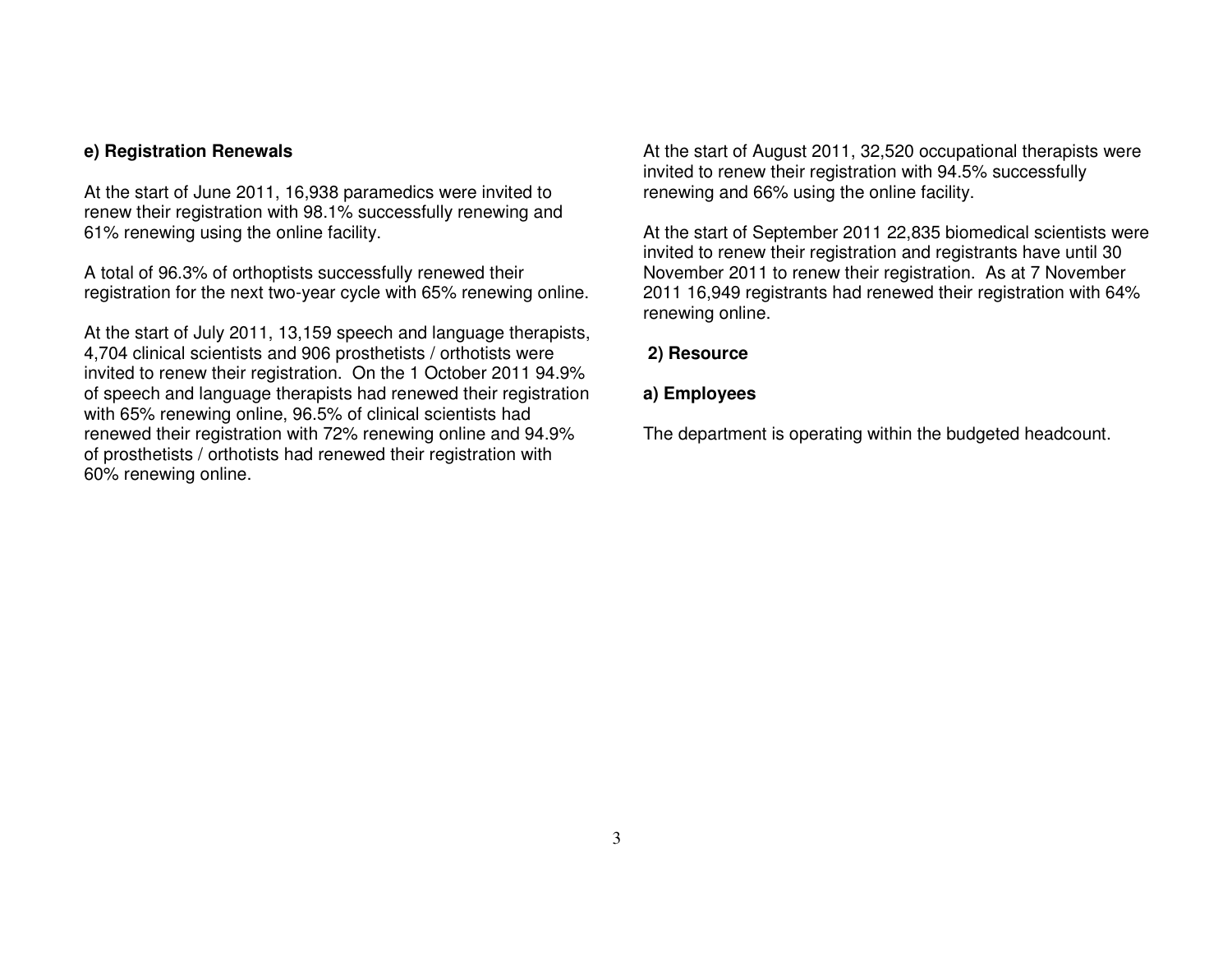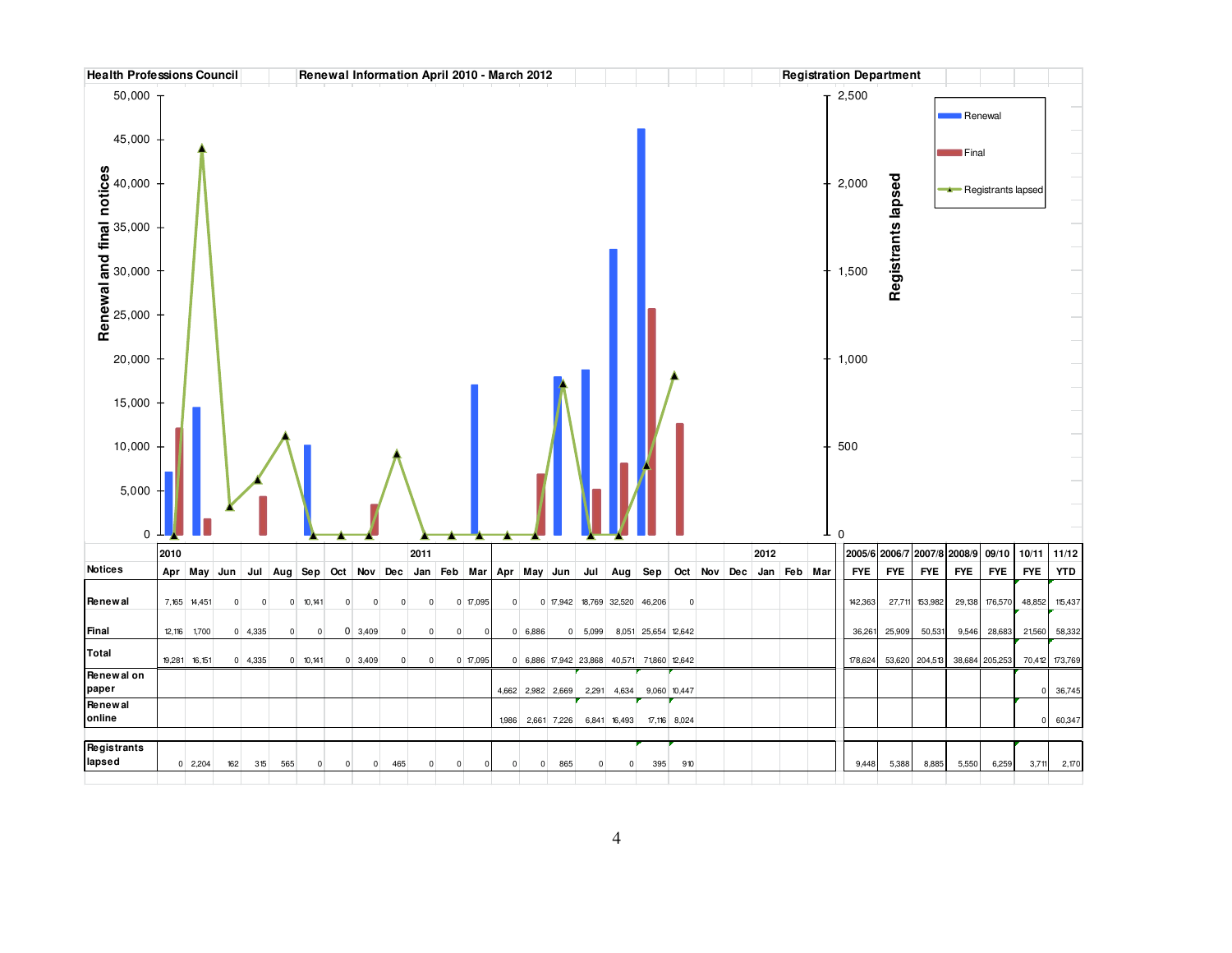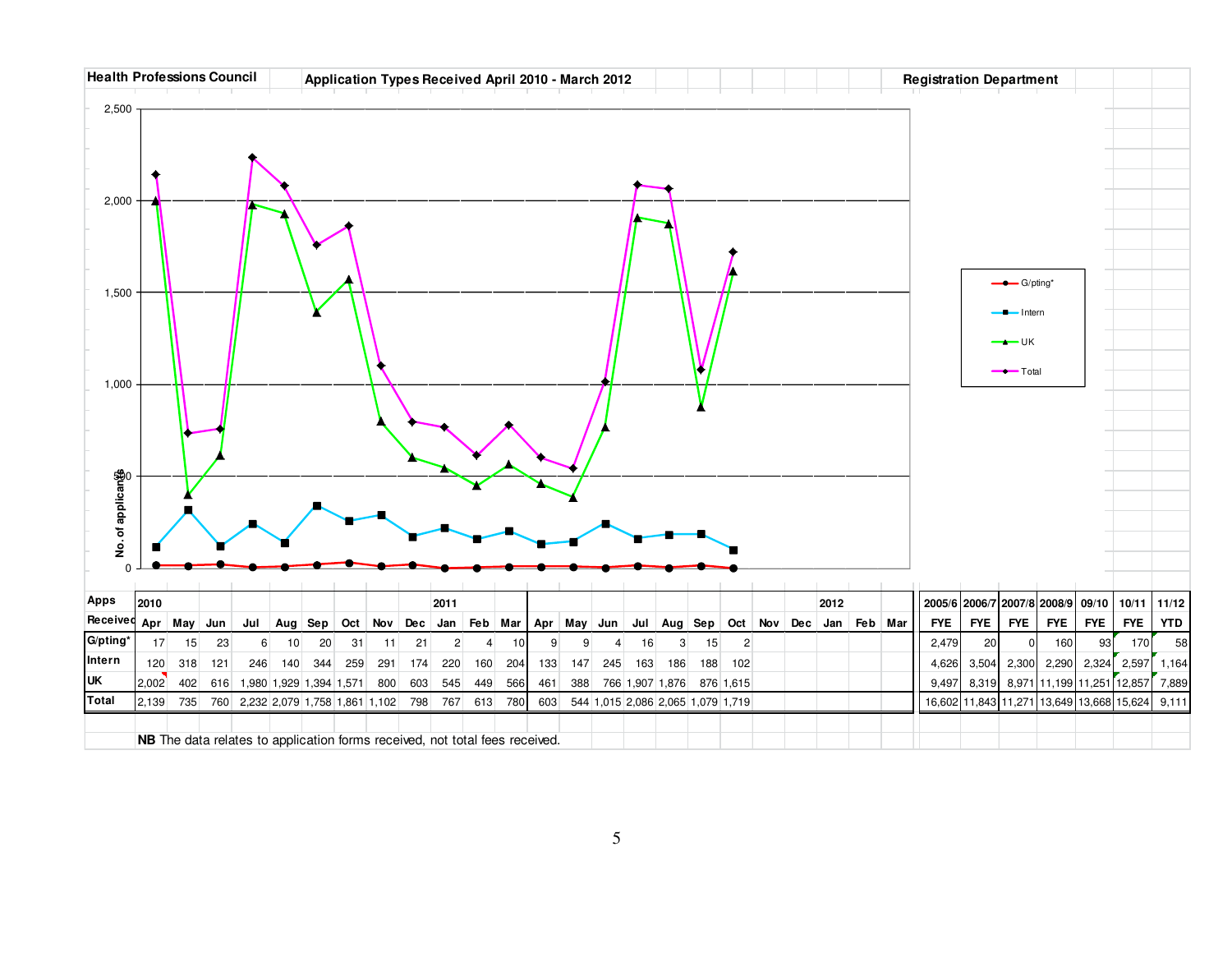| <b>Health Professions Council</b> |      |     |                |                                 |     |                            |     | New Registrants April 2010 - March 2012 |     |             |     |                          |                         |                           |     |                 |                                     |    |                |     |                 |  |  |                                   |            | <b>Registration Department</b> |              |            |                                                  |            |
|-----------------------------------|------|-----|----------------|---------------------------------|-----|----------------------------|-----|-----------------------------------------|-----|-------------|-----|--------------------------|-------------------------|---------------------------|-----|-----------------|-------------------------------------|----|----------------|-----|-----------------|--|--|-----------------------------------|------------|--------------------------------|--------------|------------|--------------------------------------------------|------------|
| 2,500                             |      |     |                |                                 |     |                            |     |                                         |     |             |     |                          |                         |                           |     |                 |                                     |    |                |     |                 |  |  |                                   |            |                                |              |            |                                                  |            |
|                                   |      |     |                |                                 |     |                            |     |                                         |     |             |     |                          |                         |                           |     |                 |                                     |    |                |     |                 |  |  |                                   |            |                                |              |            |                                                  |            |
| 2,000                             |      |     |                |                                 |     |                            |     |                                         |     |             |     |                          |                         |                           |     |                 |                                     |    |                |     |                 |  |  |                                   |            |                                |              |            |                                                  |            |
|                                   |      |     |                |                                 |     |                            |     |                                         |     |             |     |                          |                         | $\longrightarrow$ G/pting |     |                 |                                     |    |                |     |                 |  |  |                                   |            |                                |              |            |                                                  |            |
| 1,500                             |      |     |                |                                 |     |                            |     |                                         |     |             |     | - Intern<br>$  \cup$ $K$ |                         |                           |     |                 |                                     |    |                |     |                 |  |  |                                   |            |                                |              |            |                                                  |            |
|                                   |      |     |                |                                 |     |                            |     |                                         |     |             |     |                          | $\longrightarrow$ Total |                           |     |                 |                                     |    |                |     |                 |  |  |                                   |            |                                |              |            |                                                  |            |
| 1,000                             |      |     |                |                                 |     |                            |     |                                         |     |             |     |                          |                         |                           |     |                 |                                     |    |                |     |                 |  |  |                                   |            |                                |              |            |                                                  |            |
| No. of algolicants                |      |     |                |                                 |     |                            |     |                                         |     |             |     |                          |                         |                           |     |                 |                                     |    |                |     |                 |  |  |                                   |            |                                |              |            |                                                  |            |
|                                   |      |     |                |                                 |     |                            |     |                                         |     |             |     |                          |                         |                           |     |                 |                                     |    |                |     |                 |  |  |                                   |            |                                |              |            |                                                  |            |
|                                   |      |     |                |                                 |     |                            |     |                                         |     |             |     |                          |                         |                           |     |                 |                                     |    |                |     |                 |  |  |                                   |            |                                |              |            |                                                  |            |
|                                   |      |     |                |                                 |     |                            |     |                                         |     |             |     |                          |                         |                           |     |                 |                                     |    |                |     |                 |  |  |                                   |            |                                |              |            |                                                  |            |
|                                   | 2010 |     |                |                                 |     |                            |     |                                         |     | 2011        |     |                          |                         |                           |     |                 |                                     |    |                |     | 2012            |  |  | 2005/6 2006/7 2007/8 2008/9 09/10 |            |                                |              |            | 10/11                                            | 11/12      |
| G/ptin                            | Apr  | May | Jun            | Jul                             |     | Aug $\left $ Sep $\right $ |     | Oct Nov Dec                             |     | Jan         |     |                          | Feb Mar   Apr May       |                           | Jun |                 | Jul $\vert$ Aug $\vert$ Sep $\vert$ |    | Oct Nov        | Dec | Jan   Feb   Mar |  |  | <b>FYE</b>                        | <b>FYE</b> | <b>FYE</b>                     | <b>FYE</b>   | <b>FYE</b> | <b>FYE</b>                                       | <b>YTD</b> |
| g                                 |      | 5   | $\overline{7}$ | 14                              |     |                            | 8   | 12                                      | 10  | 20          |     |                          | 3                       | 3                         | 13  | 3               |                                     |    | $\overline{2}$ |     |                 |  |  | 2,295                             | 283        | 9                              | <sup>0</sup> | 63         | 96                                               | 32         |
| Intern                            | 80   | 131 | 104            | 130                             | 129 | 113                        | 121 | 150                                     | 166 | 247         | 132 | 198                      | 131                     | 201                       | 132 | 113             | 90                                  | 77 | 75             |     |                 |  |  | 3,107                             | 3,172      | 1,862                          | 1,756        | 1,387      | 1,701                                            | 819        |
| <b>UK</b>                         | 533  |     |                | 544 511 1,720 1,829 1,450 1,482 |     |                            |     | 904                                     | 570 | 547         | 476 | 556                      | 461                     | 357                       |     | 766 1,794 1,743 |                                     |    | 950 1,409      |     |                 |  |  | 9,474                             |            |                                |              |            | 8,870 8,355 10,774 11,069 11,122                 | 7,480      |
| Total                             | 617  | 680 |                |                                 |     |                            |     | 622 1,864 1,962 1,570 1,611 1,066       |     | 746 814 612 |     | 755                      | 595                     | 561                       |     |                 | 911 1,910 1,840 1,028 1,486         |    |                |     |                 |  |  |                                   |            |                                |              |            | 14,876 12,325 10,226 12,530 12,519 12,919  8,331 |            |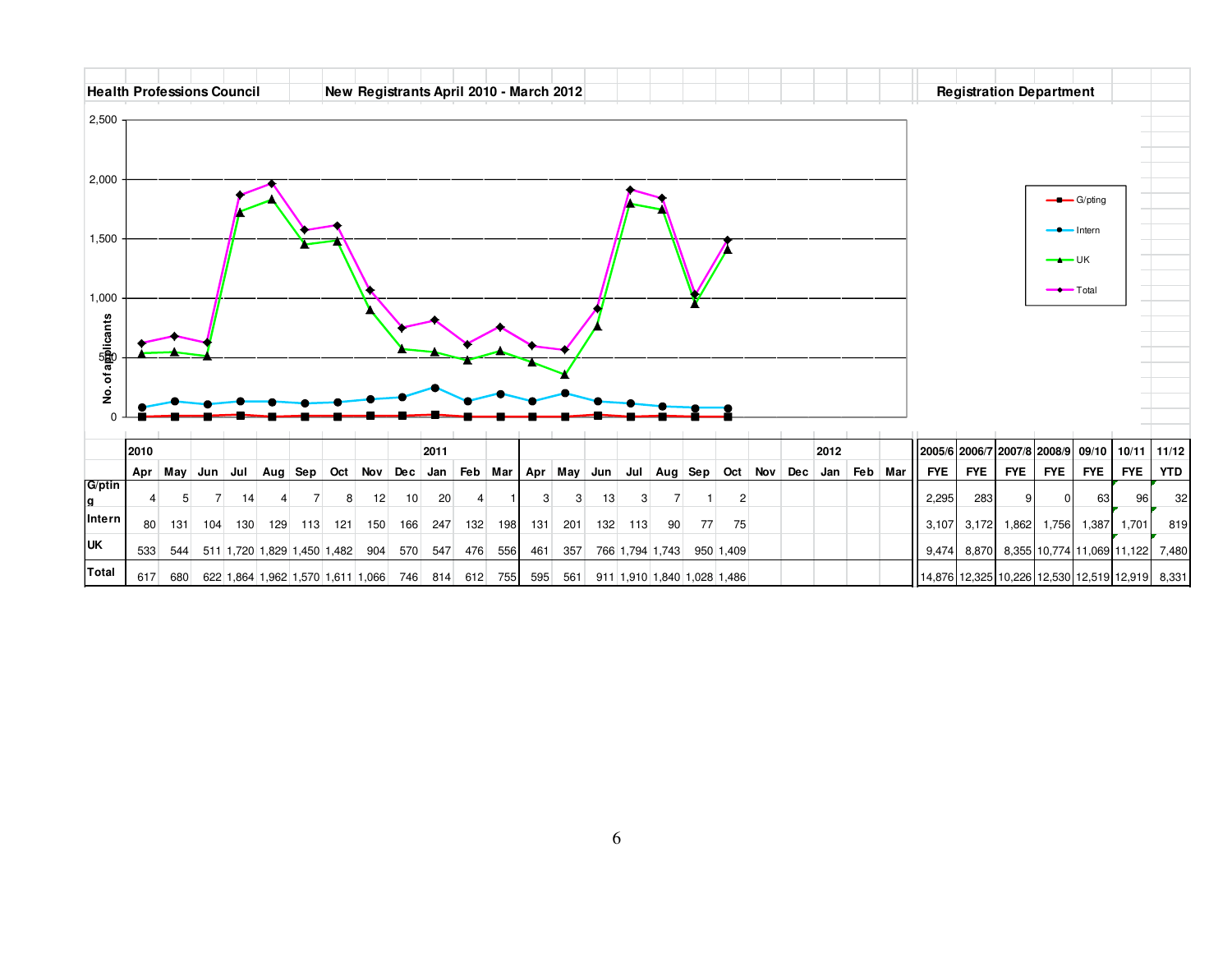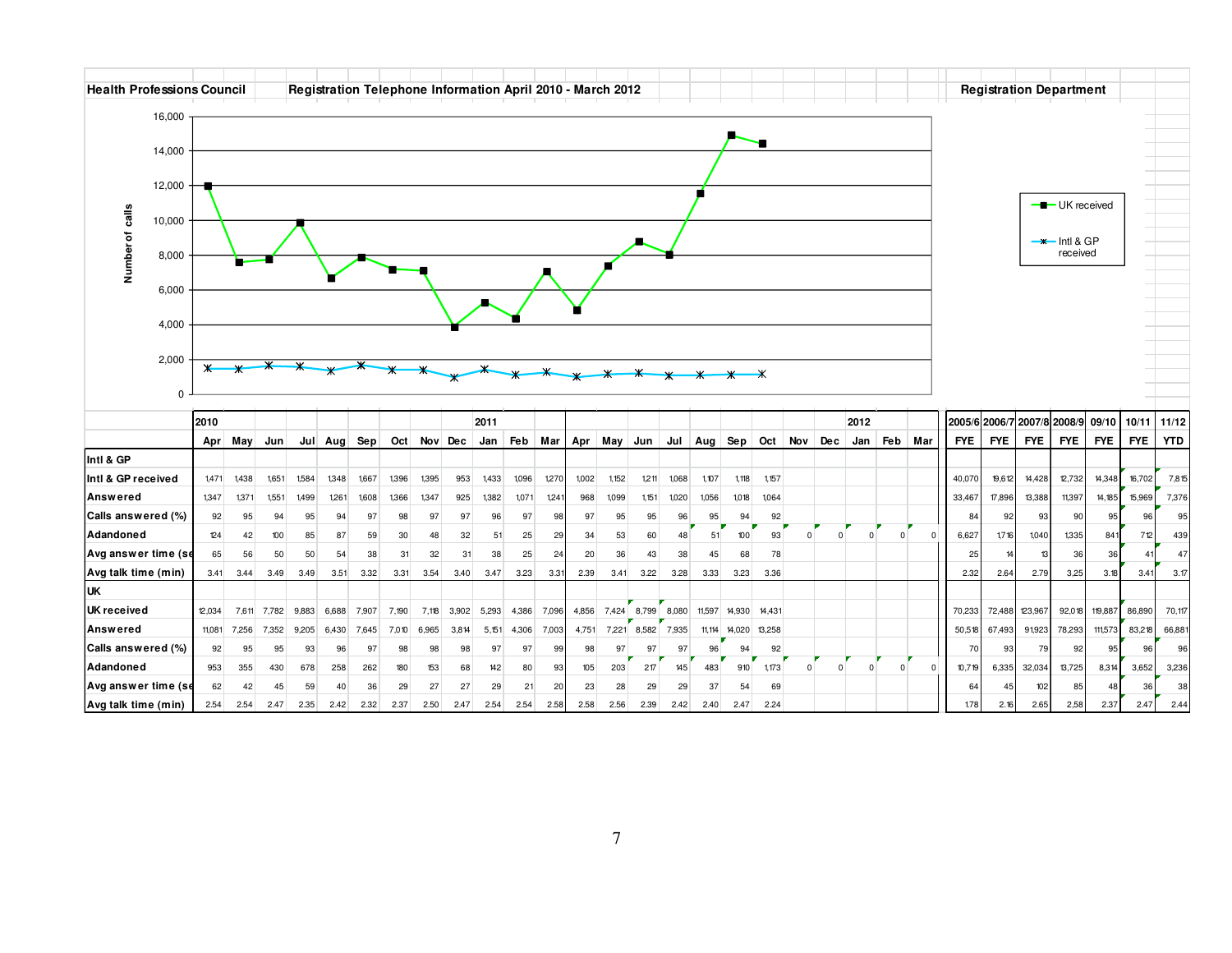# **Major Projects – Claire Reed**

## **HPC Major Projects 2011/12 Scorecard – In Progress**

| No.         | <b>Project Name</b>                                                    | <b>Project Description</b>                                                                      | <b>Project</b><br><b>Sponsor</b> | Project<br>Lead          | Budget*<br>2010/11      | Project<br><b>End Date</b>                    | <b>Commentary</b>                                                                                                                                                                                                                                                                                                                                                                                                                                                                                                               | <b>Previous</b><br><b>Status</b> | <b>Status</b> |
|-------------|------------------------------------------------------------------------|-------------------------------------------------------------------------------------------------|----------------------------------|--------------------------|-------------------------|-----------------------------------------------|---------------------------------------------------------------------------------------------------------------------------------------------------------------------------------------------------------------------------------------------------------------------------------------------------------------------------------------------------------------------------------------------------------------------------------------------------------------------------------------------------------------------------------|----------------------------------|---------------|
| MP36        | FTP case<br>management<br>system Phase 2 -<br><b>Build</b>             | Implementation of a single<br>case management system<br>for the FTP department                  | Marc Seale                       | Kelly<br>Johnson         | £62.3 $(O)$<br>£563 (C) | Sep 2011<br>Jan 2012<br>April 2012            | • A good quality product has been delivered<br>into UAT. However more time than was<br>anticipated was needed to enable<br>connectivity between the component parts.<br>• The consequence of this has been that the<br>resulting tasks have needed to be re-planned<br>to ensure a controlled delivery into<br>production.<br>• UAT and data migration is progressing well                                                                                                                                                      |                                  |               |
| <b>MP45</b> | Credit card<br>automation                                              | Review of credit card<br>handling process to ensure<br>compliance with PCI / DSS<br>legislation | Marc Seale                       | Gary<br><b>Butler</b>    | £50(0)                  | Mar 2011                                      | Preparation work for implementation work<br>continues<br>• Due to considerations around communicating<br>with external stakeholders the<br>implementation timescale is currently under<br>discussion.                                                                                                                                                                                                                                                                                                                           |                                  |               |
| MP52        | On Boarding of<br>Social Workers (NP<br>5.0)                           | Transferral of regulatory<br>function from GSCC to<br>HPC.                                      | Marc Seale                       | Greg<br>Ross-<br>Sampson | £338                    | Nov 2011<br>Apr 2012<br>Jul 2012<br>Sept 2012 | ■ Further to the announcement by the<br>Department of Health, the project timeline<br>has been extended to September 2012 to<br>allow for the register opening on 1 <sup>st</sup> August<br>2012<br>Preparations continue well. Extensive work<br>on data migration has been undertaken by<br>both organisations. HPC consultations on<br>standards and student registration are<br>underway. Parliamentary briefings have<br>been provided. Partner recruitment is<br>progressing well. Technology development is<br>underway. | G                                |               |
| <b>MP51</b> | Project 186                                                            | Purchase of additional<br>premises for HPC business                                             | Marc Seale                       | Steve Hall               | <b>TBD</b>              | Aug 2011<br>Feb 2012                          | Negotiations continue with the Evangelical<br>Alliance                                                                                                                                                                                                                                                                                                                                                                                                                                                                          |                                  |               |
| <b>MP54</b> | New Organisation's<br>Name - Health and<br>Care Professions<br>Council | Change of name from HPC<br>to HCPC as stipulated in<br><b>Health and Social Care Bill</b>       | Jacqueline<br>Ladds              | Jonathan<br>Jones        | <b>TBC</b>              | <b>TBC</b>                                    | • Currently initiating                                                                                                                                                                                                                                                                                                                                                                                                                                                                                                          | N/A                              | N/A           |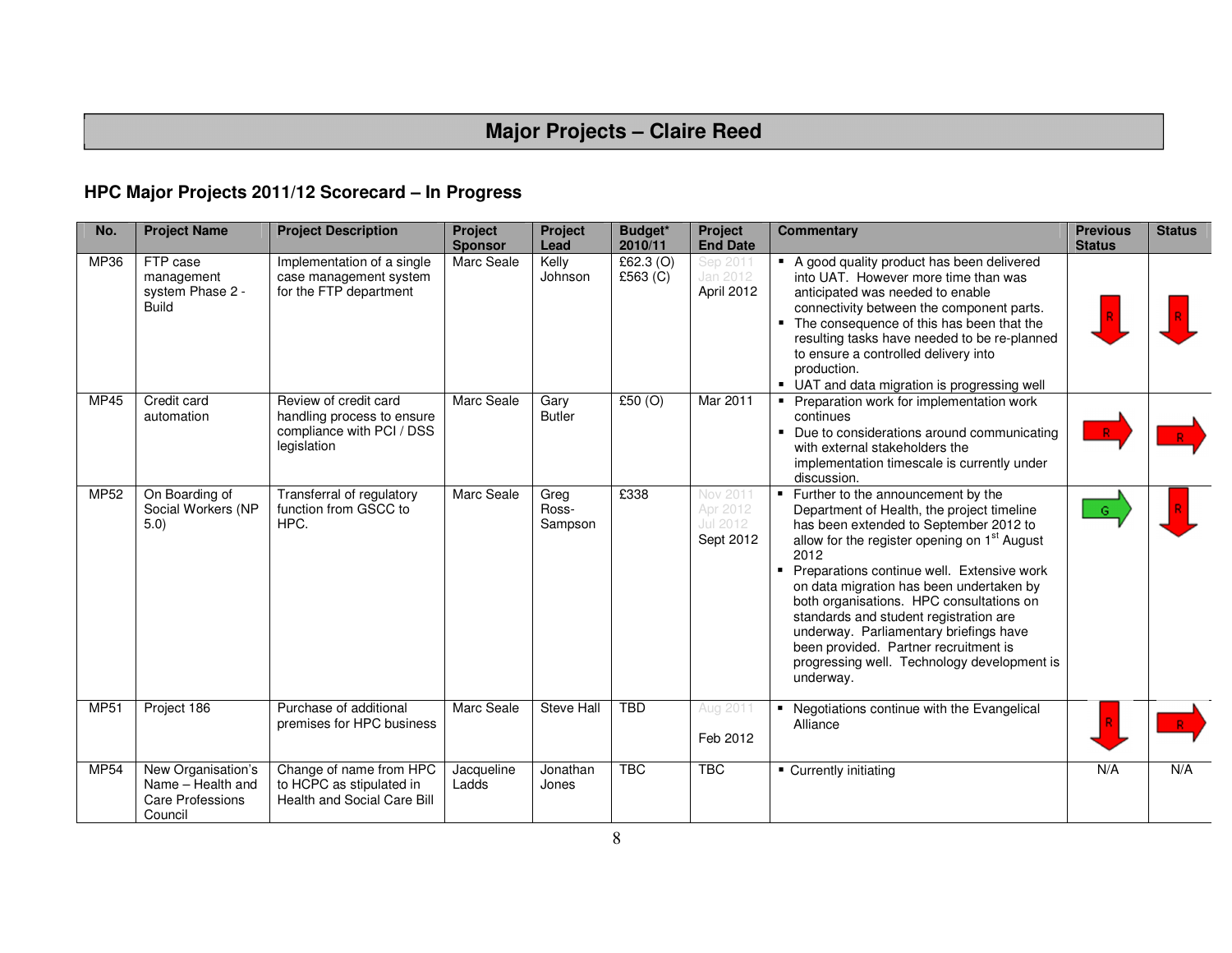| MP55        | Net Regulate<br><b>Platform Refresh</b>             | Project to upgrade Java,<br>Java runtime, Oracle and<br>Solaris                                          | Guy<br>Gaskins        | Jason<br>Roth       | £36 $(C)$            | Sept 2011  | " Technology has been successfully promoted<br>into production and the project has closed                                                                                            | G.  | Project<br>closed |
|-------------|-----------------------------------------------------|----------------------------------------------------------------------------------------------------------|-----------------------|---------------------|----------------------|------------|--------------------------------------------------------------------------------------------------------------------------------------------------------------------------------------|-----|-------------------|
| MP46        | <b>Education systems</b><br>and process review      | Review of all education<br>department systems and<br>processes                                           | Abigail<br>Gorringe   | Osama<br>Ammar      | £39(0)<br>£110 $(C)$ | May 2012   | Initial business analysis has been completed<br>and high level recommendations have been<br>agreed.<br>• Requirements gathering process is to<br>commence in the middle of November. | G   | $-$ G $-$         |
| MP56        | <b>Information Security</b><br>Management<br>system | Implementing ISO 27001<br>information security<br>standard across the<br>organisation                    | Greg Ross-<br>Sampson | <b>Roy Dunn</b>     | £12(0)               | <b>TBC</b> | • Currently initiating                                                                                                                                                               | N/A | N/A               |
| <b>MP57</b> | Net Regulate<br>changes 2011/12<br>Part 1           | Implementation of the<br>following Net Regulate<br>changes:                                              | <b>Gary Butler</b>    | Charlotte<br>Milner | £49(C)               | <b>TBC</b> | • Currently initiating                                                                                                                                                               | N/A | N/A               |
|             |                                                     | 1) Automatic refund<br>process for deregistered<br>registrants                                           |                       |                     |                      |            |                                                                                                                                                                                      |     |                   |
|             |                                                     | 2) Automation of the<br>Registrant balance<br>report                                                     |                       |                     |                      |            |                                                                                                                                                                                      |     |                   |
|             |                                                     | 3) Security enhancements                                                                                 |                       |                     |                      |            |                                                                                                                                                                                      |     |                   |
| MP58        | Online renewals<br>form request                     | Net Regulate and Internet<br>change to allow registrants<br>to request a renewal form<br>from hpc-uk.org | Greg Ross<br>Sampson  | Richard<br>Houghton | £10                  | April 2012 | • Project has initiated and is awaiting DSL<br>resource to commence technology changes                                                                                               | N/A | G                 |

\* All amounts in £000's  $[(C) = \text{Capex}; (O) = \text{Opex}]$ 

#### Key:

Amber  $(A)$  – Indications are that it is probable that project will miss deadline

Green (G) – Project is due to meet deadline Status of project has improved since last reporting cycle

Status of project is static since last reporting cycle

 $Red(R)$  – Project has missed deadline  $\Box$  Status of project has declined since last reporting cycle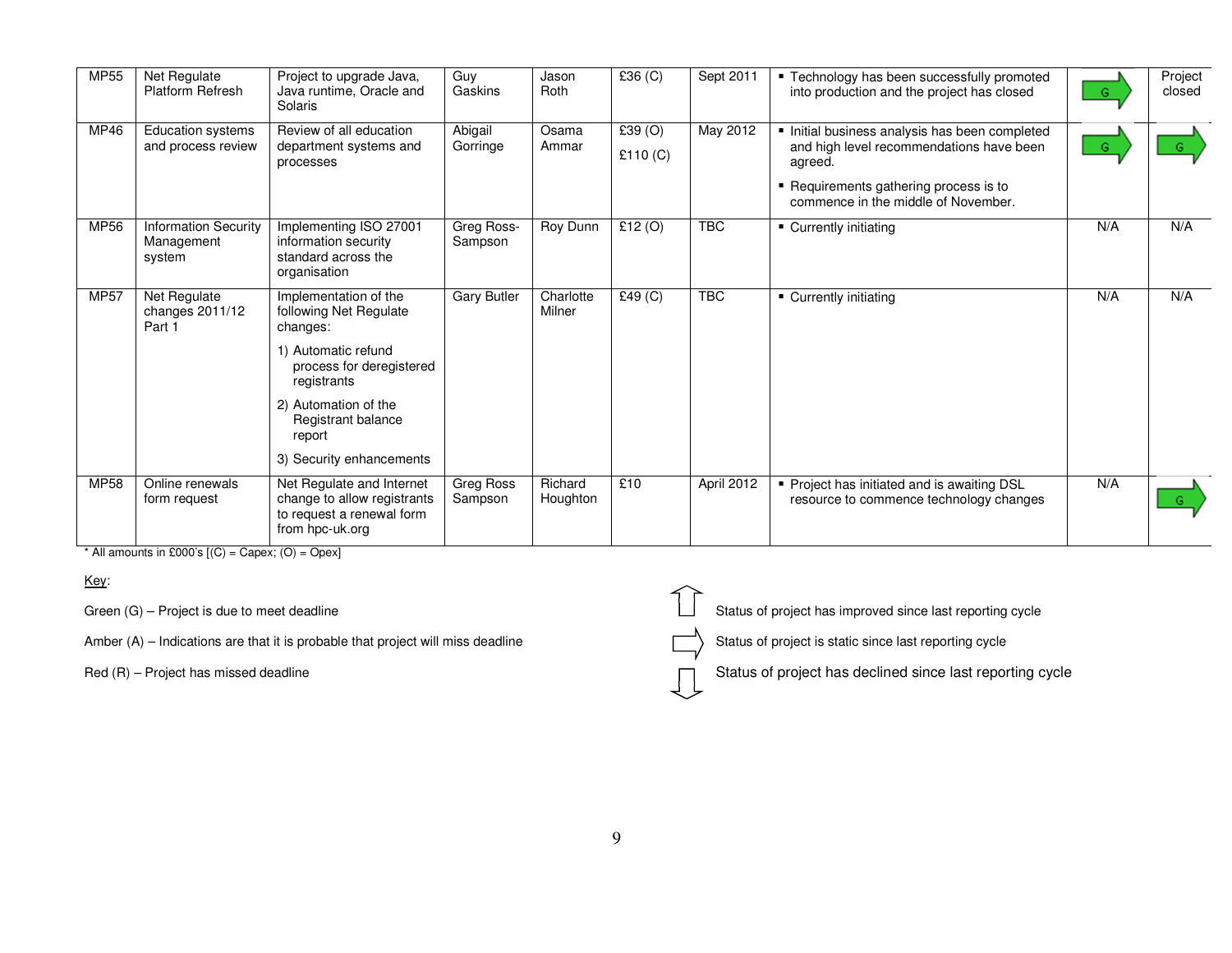## **Facilities – Steve Hall**

#### **Facilities Management Report**

#### **Staffing**

There are six permanent employees including the Facilities Manager. Services provided include Reception, Building Maintenance, Post Room, Catering, Health & Safety and Building Project Management.

#### **33 Stannary Street**

On the 28/29 October the Education, Operations and Partners Departments moved into 33 Stannary Street and were fully operational by midmorning of Monday 31 October. Further office moves took place for the Fitness to Practise Department and the Transactions team from Finance. This resulted in 48 employees being relocated which represents approximately 30% of the current compliment. The Mezzanine has now been designated as a waiting and lunch area for witness attending hearings.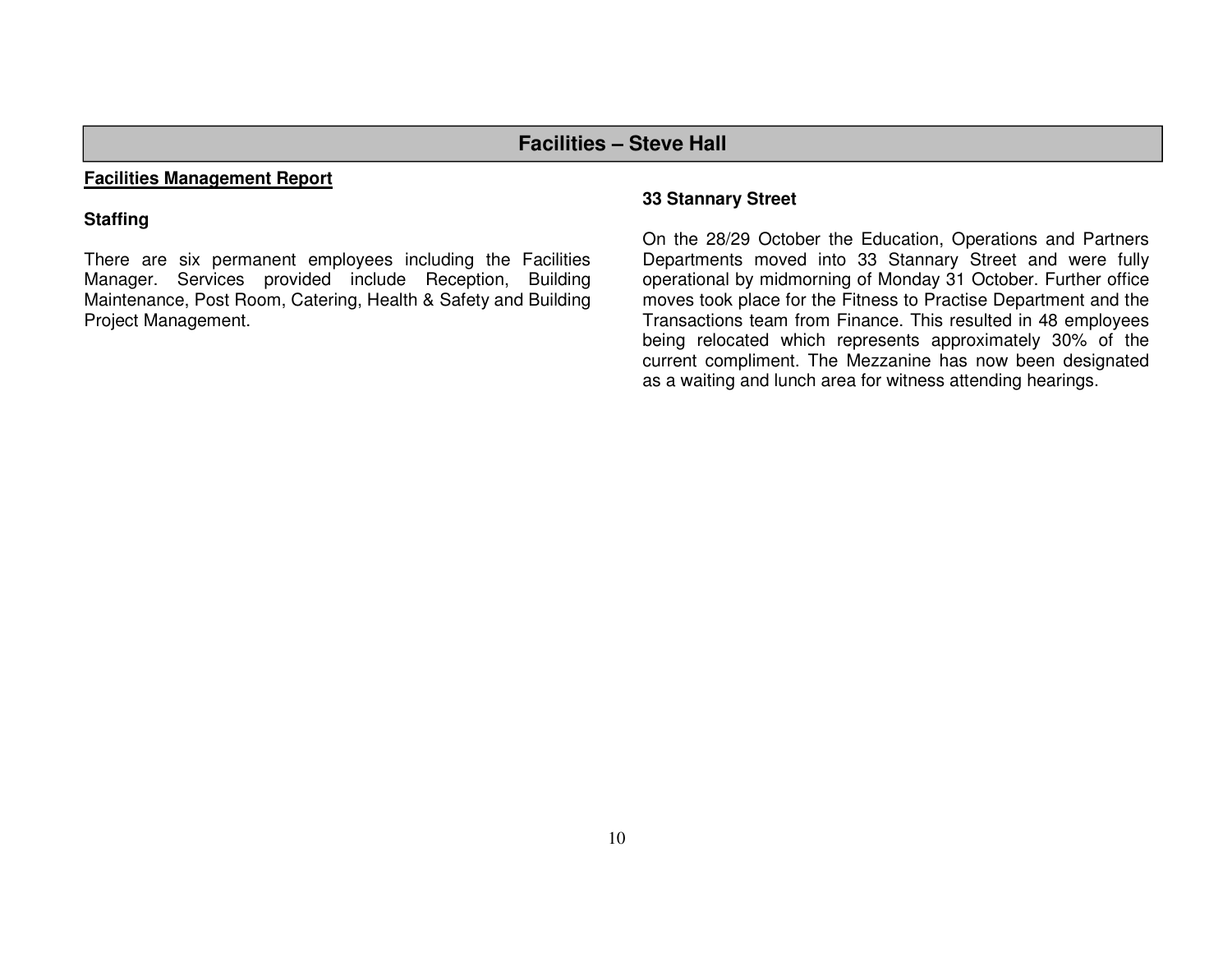#### **Human Resources**

No changes to BPI.

#### **Quality Management System (QMS) review meetings andinternal audits**

 The internal audit schedule for 2011 – 2012 is running. The Education Department has been audited, but their processes are being reviewed in light of the Education processes and systems project. Procurement/suppliers audit and HR were also examined.

#### **QMS process updates**

 Work plan processes have been reviewed, and an updated Project Re-prioritisation process rolled out.

Enhancements to the QMS underlying processes are inprogress, to reflect our more traditional external audit.

#### **BSI Audit**

 BSI audited the Procurement function, Education processes, HR Staff Development and Training, and the Quality Management System on October 4<sup>th</sup>. The latest Customer service report was examined. Again an intensive days audit was carried out.

Document control, Training records and Management review processes are being enhanced following internal and external audits.

#### **Business continuity**

No major changes other than monthly list updates.

A minor business continuity exercise took place with the Communications team on the  $17<sup>th</sup>$  October. A brief report is attached as an appendix to this report.

The Human Resources Department are offering Influenza vaccinations to employees. This will improve our Business Continuity.

#### **Information security management**

 The full project documentation goes to EMT for sign off at the end of October

Further policy documents (ISO27001 deliverables) are in preparation. Asset lists are in progress, with a view to determining specific risks and mitigations required.

#### **Information & data management**

 Ongoing work has been provided to quantify payment types relating to historic balances on NetRegulate. Queries prepared by Digital Steps are being run upon request.

All pre April 2011 refunds required have been processed by the Finance Transactions department.

A process for ongoing refunds for lapsed registrants has been prepared.

#### **Risk Register**

 The Cross Department Team is looking at possible impacts of the London 2012 Olympic on day-to-day business operations.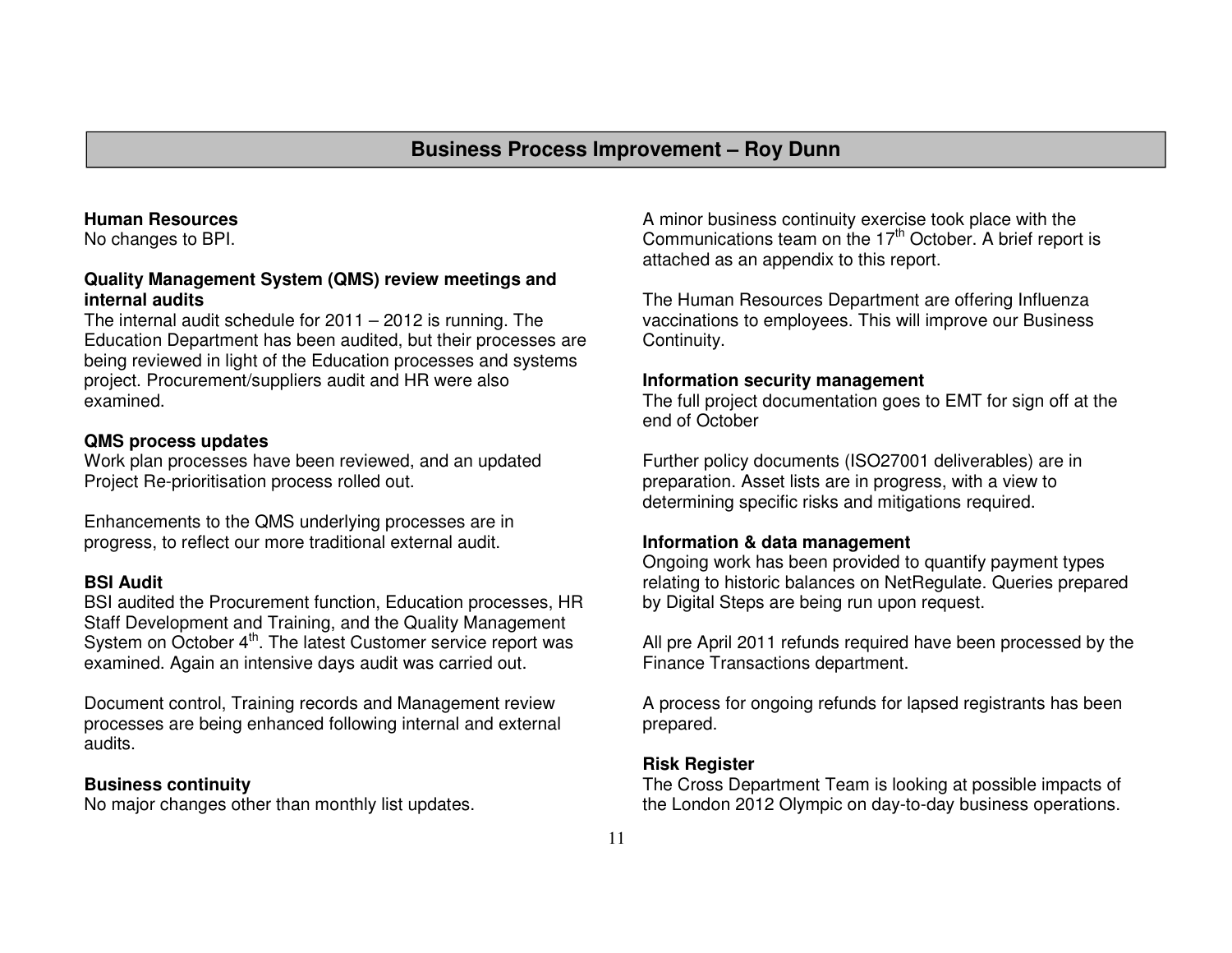Employee and key supplier mapping will be compared to published pinch points in the public transport networks and resolution planned where possible.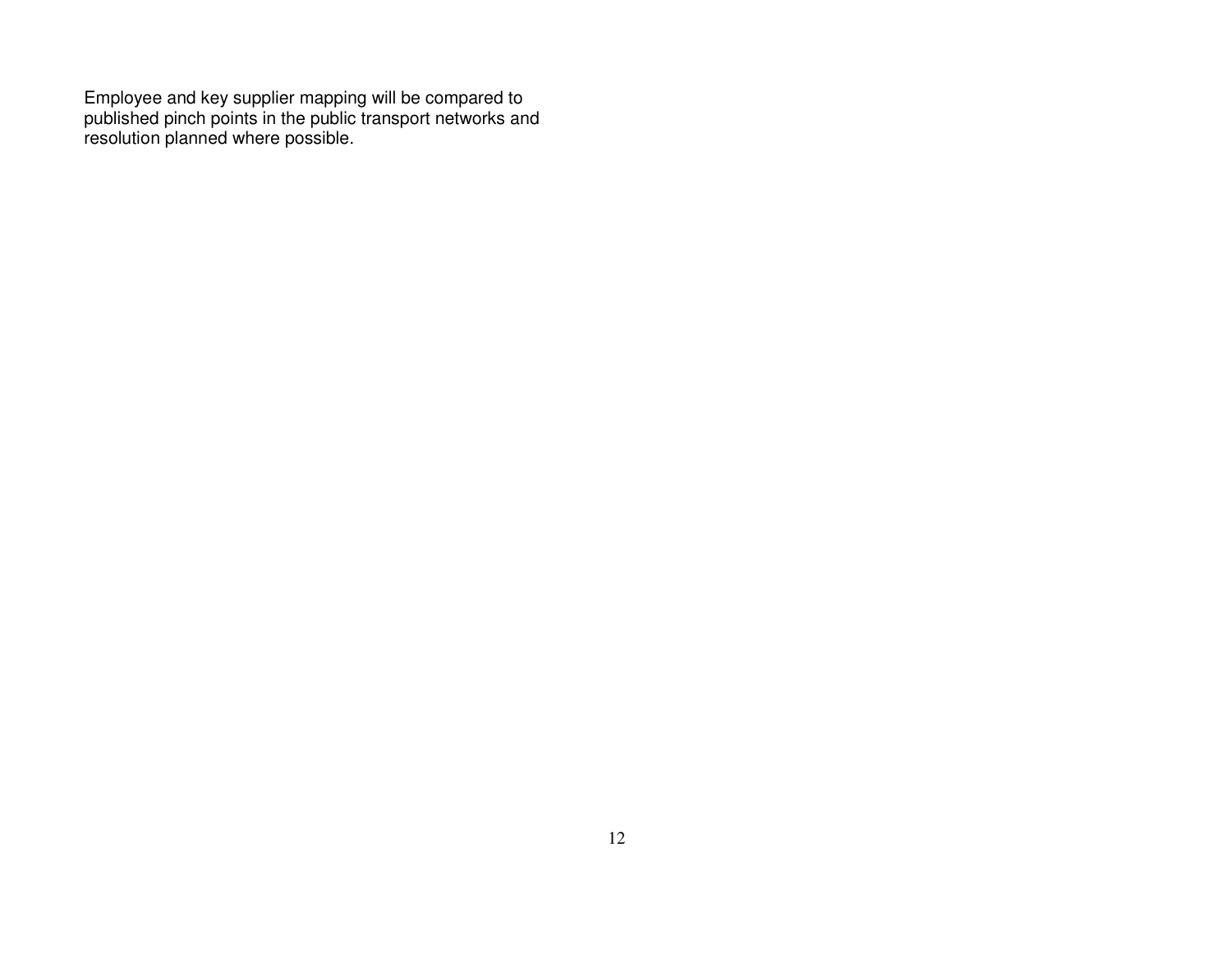#### **Appendix 1**

#### **Communications Department Business Continuity test – 17th October 2011**

The Director of Communications requested that the Business Process Improvement department assist in an afternoon Business Continuity training session and series of scenario tests. Following initial planning with the Director and Media and Public Relations Manager, the training took place on the 17<sup>th</sup> of October 2011.

 The tests were designed to challenge Communications Department members not specifically versed in BCM response, to respond to a range of scenarios that may develop when the lead on Media and Public Relations, and the Director are unavailable.

The process was designed to familiarise members of the department with thinking and writing in appropriate terms, pertaining to Business Continuity.

A presentation on Business Continuity, with relatively recent public examples of good and bad practice was provided to open the discussion.

The testing then commenced.

 Templates for responses, which are part of the DR pack were provided as a basis for response, although they require a high degree of tailoring for each scenario.

 The attending members of the Communications Department was split into small groups, and defined a high level response to each scenario, indicating the key points to record for each.

 Approximately 10 minutes were allowed for each scenario, to highlight the need for a rapid but consistent and supportable response to each event.

#### **Scenarios**

Determine which of the following scenarios is an issue, crisis or disaster. What is the plan of action?

- 1. Payment problem in registrations and finance, a direct debit payment has been collected twice in one month from the same registrants. Some physiotherapists have been pushed into being overdrawn on their current accounts. Background: BACS had asked for the original file to be resent after the first was and we do corrupted. The request was over the telephone not have proof that it was requested. However Finance know that BACS have procedures in place to prevent duplicate use of files, and the files go down a secure encrypted link - so there should not be any issues. BACS are saying although they do have procedures in place, we should have not sent the file without a written request.
- 2. A registrant has been accused of murdering a patient, and it is subsequently discovered that on two occasions he has been through the FTP process, but was found as no case to answer by the panel. The Daily Mail is on the doorstep demanding an interview with the Chief Executive, but all EMT are away in Northern Ireland at a Council event.
- 3. HPC's 22-26 Stannary Street has been damaged by a fire on the Registrations floor. Although Registrations have moved some employees to NDR the Physiotherapists are close to completing the renewal cycle. Several thousand unprocessed renewal forms have been destroyed, as have the special scanners used for the ICR process. Background: The ICR scanners are too expensive to have under the DR contract. They take about 1 month to source/replace.
- 4. The mezzanine has collapsed over the old council chamber killing two employees, a journalist and leaving a number of parties injured. A number of journalists are in the building waiting to go into the hearing scheduled in the old council